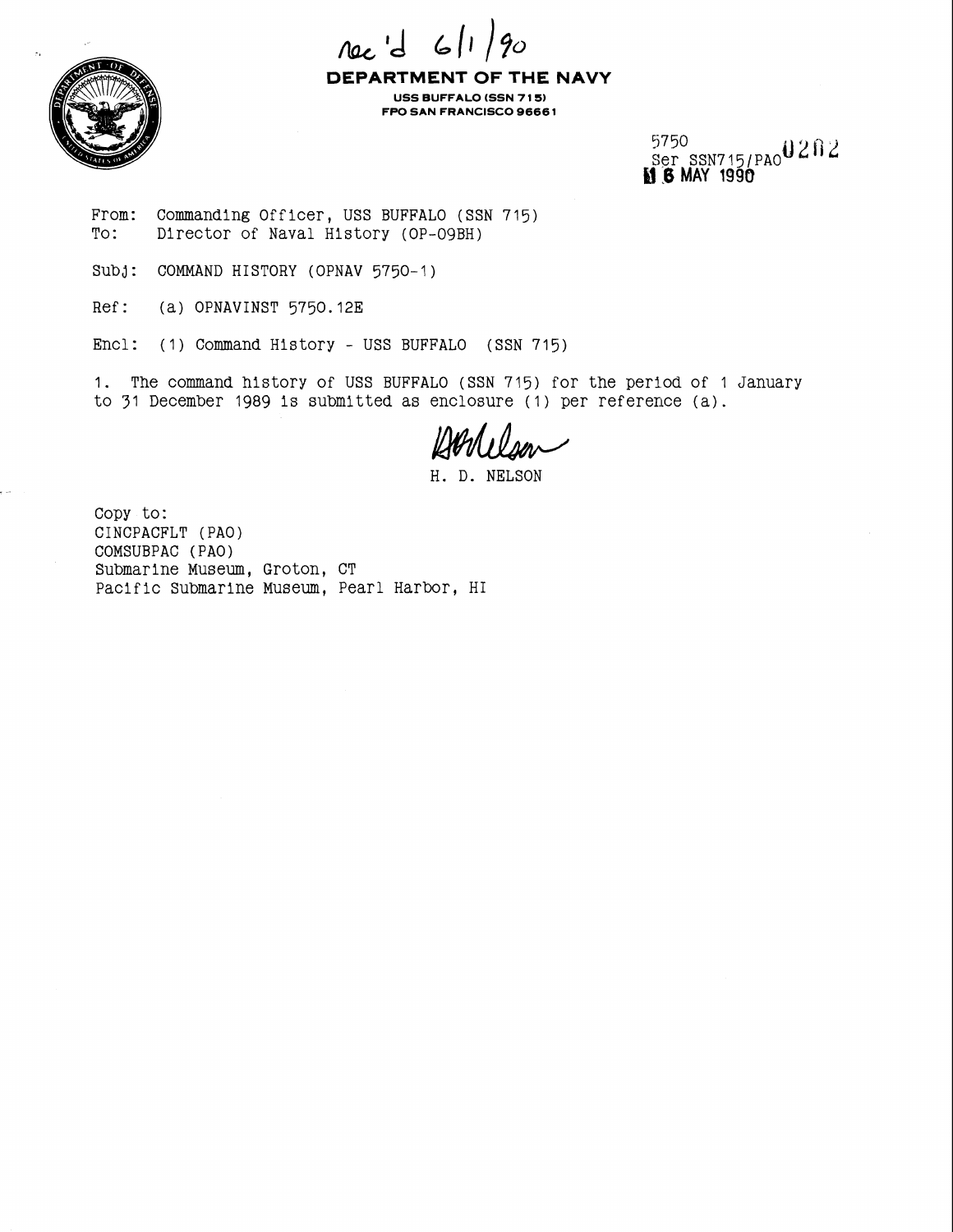## I. COMMAND COMPOSITION AND ORGANIZATION

USS BUFFALO (SSN 715) FACT SHEET

| Keel Laid:              | 25 January 1980         |
|-------------------------|-------------------------|
| Launched:               | 08 May 1982             |
| Commissioned:           | 05 November 1983        |
| Sponsored by:           | Mrs. Jack Kemp          |
| Ship's Complement:      | 13 Officers             |
|                         | 14 Chief Petty Officers |
|                         | 120 Enlisted Men        |
| Length:                 | 360 feet                |
| Beam:                   | 33 feet                 |
| Maximum Depth:          | In excess of 400 feet   |
| Maximum Speed:          | In excess of 20 knots   |
| Surface placement:      | 6200 tons               |
| Submerged displacement: | 6900 tons               |

The USS BUFFALO (SSN 715) is the Navy's 25th LOS ANGELES Class Fast Attack Submarine. Her keel was laid on 25 January 1980 and she began her waterborne career on 8 May 1982, when she was launched by the Newport News Shipbuilding and Drydock Company in Newport News, Virginia. USS BUFFALO (SSN 715) was commissioned on 5 November 1983 in Norfolk, Virginia. BUFFALO'S assignment upon commissioning was to Submarine Squadron EIGHT. During November 1984, BUFFALO conducted an inter-fleet transfer to the Pacific vla the Panama Canal and was assigned to Submarine Squadron ONE in Pearl Harbor, Hawaii.

USS BUFFALO is a streamlined, highly advanced and maneuverable antisubmarine warfare platform that employs the best the industry can offer in three major areas.

First, she is powered by a pressurized water nuclear reactor of advanced design. This safe, reliable, and extremely powerful reactor plant gives BUFFALO the ability to operate Independently of the outside atmosphere for extended periods at high speeds.

Second, the state-of-the-art combat systems and electronics suites installed on board BUFFALO provide the nervous system that allows BUFFALO to perform her assigned mission. Computers are the backbone of the ship's sonar, fire control and navigation systems, the systems that give BUFFALO her formidable hunter-killer capability.

Finally, BUFFALO, llke other 688 class submarines, is capable of carrying the most advanced weapons available to the submarine force, including the MK-48 long range anti-submarine, anti-ship torpedo; the HARPOON antisurface ship cruise missile; and the TOMAHAWK anti-surface ship and land attack cruise missile.

> COMMANDING OFFICERS CDR D. P. MILLER (1 JANUARY - 28 NOVEMBER 1989) CDR H. D. NELSON (28 NOVEMBER - 31 DECEMBER 1989)

TYPE COMMANDER: COMMANDER SUBMARINE FORCE, U.S. PACIFIC FLEET SQUADRON COMMANDER: COMMANDER, SUBMARINE SQUADRON 1

PEARL HANEBORT HAWAII

Enclosure (1)